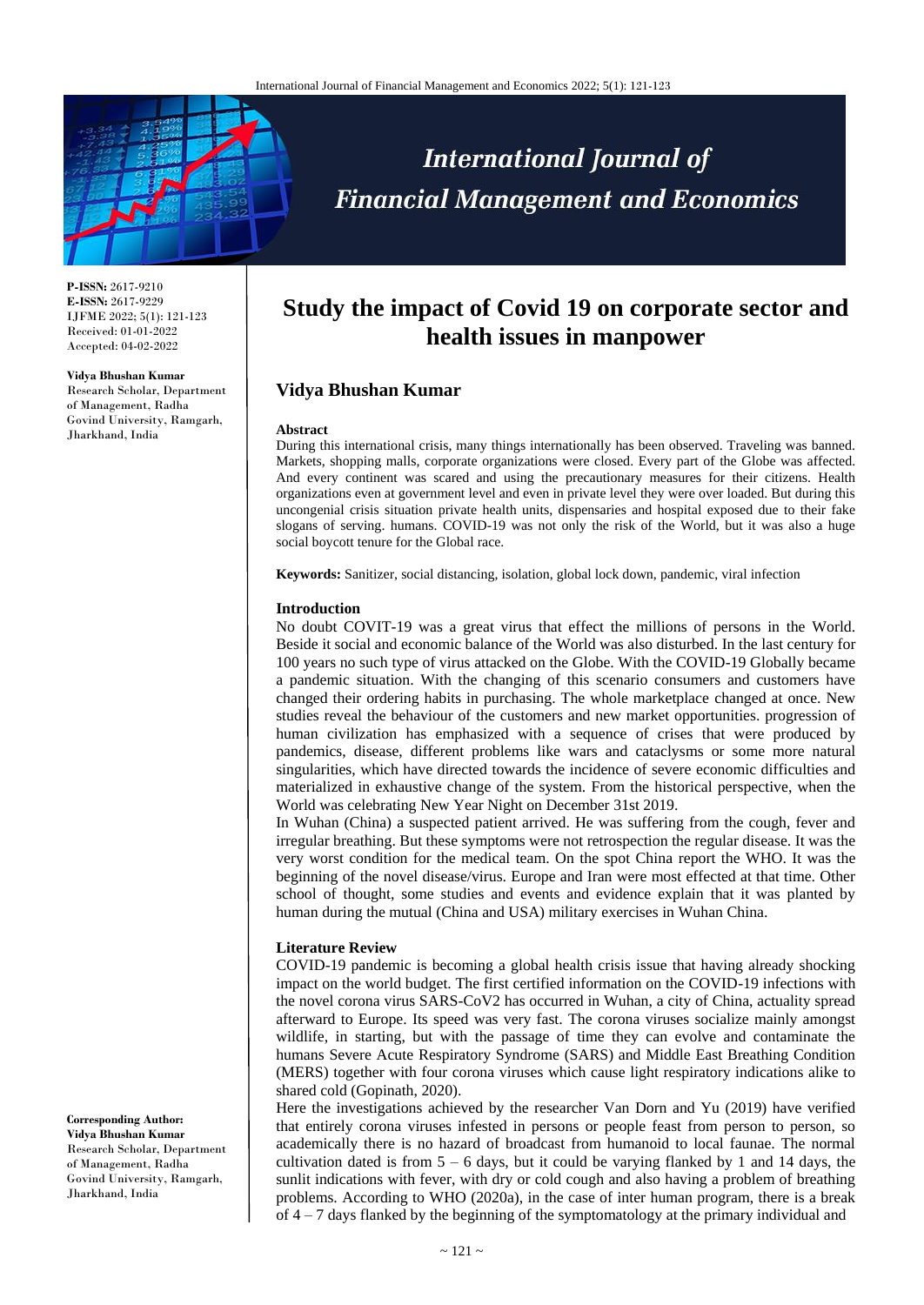The humanity rate is 2.3% in the China, but considering that there are likewise cases with bright indications, the pretentious individuals not checking a physician, it was the problem. After that the actual death rate has projected values of  $0.3 - 1\%$ . In usual, an enduring can infect supplementary  $1.4 - 2.5$  other persons. The olden times of occurrence and distribution of SARS-CoV2 virus between population is already a provocative issue at global level. President of the USA, Mr. Donald Trump, revealing as likely sources with a systematic fate from a virus laboratory from Wuhan.

Even worldwide act of China of her distribution the virus as a novel form of economic war (The Guardian, 2020). Now a days, the contamination with the novel coronavirus SARS-CoV-2 disturbs more than 3 million peoples at Global level, but this number is uninterruptedly growing and the evidence on the detection of a medical behavior with confident results or the growth of a inoculation is existence late (Corbu, 2020).

#### **Segments which affected by COVID-19**

#### **1. Financial amenities**

Individual states and Global economy faced a huge financial crisis during this whole pandemic. Financial services play a vital role to maintain the payment transactions in the market. States banks and central banks and reserve banks, meanwhile the head banks of the states have proactively intervened. Monitoring all measures of finance in the market.

They ensure the unblemished flow of credit to financial institutes, firms and households, along with the payment continuity. Financial monitoring establishments have been vigorous and active for checking the different financial instruments, Specific regulatory measures Financial representatives and authorities belong from the different places. Like China, Brazil, India, Hong Kong, S. Africa, Mexico and Korea, these countries are gradually declining the liquidity and other requirement of the capital. They must be ensuring regarding bank position and cash. E-payment measures Corporations are offering e-payments instigated to respond initial on as pandemic connected procedures commenced to be functional. Numerous fundamental banks raised limitations and necessities practical to e-payment schemes.

#### **2. Distribution services**

Distribution agencies and distribution services sector also effected very badly during the COVID-19. The major issue was social distancing. It was the foremost issue and problem.

#### **3. Telecommunications, ICT and audiovisual services**

Now a days many people are working in the field jobs. In schools, medical, offices, banks field works etc. they immensely require the internet and call packages. Mostly work depends on the wats ap and email correspondence. They all are depending on the internet.

But all kind of internet provider services telecommunication organizations were off. People who were locked at their houses, they need the entertainment. So every one required an internet. In March 2020, Facebook described that in countries hard hit by the pandemic, use of its online messaging service was up more than 50 %, and voice and

video traffic doubled of the messaging services.

#### **4. Tourism and travel-related services**

During the COVID-19 pandemic situation, tourism and traveling industry of Maharashtra, India disturbed very badly. All kind of hotels tour operators and including the restaurants, their business depends on the tourism and traveling. Swat, Kaghaan, Naraan, Murry, PC, AWARI, Shelet and all famous hotels were remained close. These circumstances hid their families and stack holders. They changed their model.

They started to cell the food and beverages from home and take away only. With online orders. But they also face the problem of supply of raw material, due to the blockage of traffic. Even cold store products were unable to reach them. Even till the March 2020 the tourism industry of Maharashtra, India estimated the decline of 46%. Even till September 2020 the 70% loss will not be recovered.

The World Tourism Organization (UNWTO) projected on 27 March 2020 that global tourist comings might decay from 20-30 % in the year of 2020. It could be easily interpreting into a damage of \$ 300 to \$ 450 billion in global travel takes practically 1/3 of the \$ 1.5 trillion produced internationally in 2019 and comparable to flanked by fiveand seven-years lost growth.

#### **5. Flight, land and sea transport services**

Pandemic situation creates the social distancing and many restrictions that were imposed on the public. Not only in Maharashtra, India, other parts of the Asia and other countries were also facing the COVID-19 effects in traveling. Domestic flights, an international flight, traveling from city to city was banned, no train, no buses, no public or private traveling allowed. Entry and exit points of city were controlled by the military and police. Unnecessary traveling was strictly banned.

#### **6. Health Services**

During COVID-19 pandemic situation health services remain very active. A new concept of telemedicine launched in Maharashtra, India. But there were many issues in this regard. The COVID-19 crisis enthused a flow in the usage of telemedicine facilities. for instance, it considerably faster the development of connected medicinal stages, by approximately feeling three-digit development taxes flanked by December 2019 and till the January 2020. The number of handlers of online medical stages in Asian economies has grownup quickly in the historical insufficient months. Approximately breadwinners remain also increasing their doings to allow patients to advantage from facilities, e.g. another opinion, obtained abroad. After passing the 1st phase of COVID-19 reply to the crisis, numerous administrations have studied approximately of their portable and edge events to ensure that the cross-border drive of vital foreign health workforces was not excessively loaded. Approximately WTO members shaped special access boulevards for health and communal care labours, with specific entry

#### **Data and methodology**

Empirically we have selected the both (primary and secondary) data. Primary data collected through the questionnaire. We have use 5-point Likert scale questionnaire. And distribute among the (sample) 230